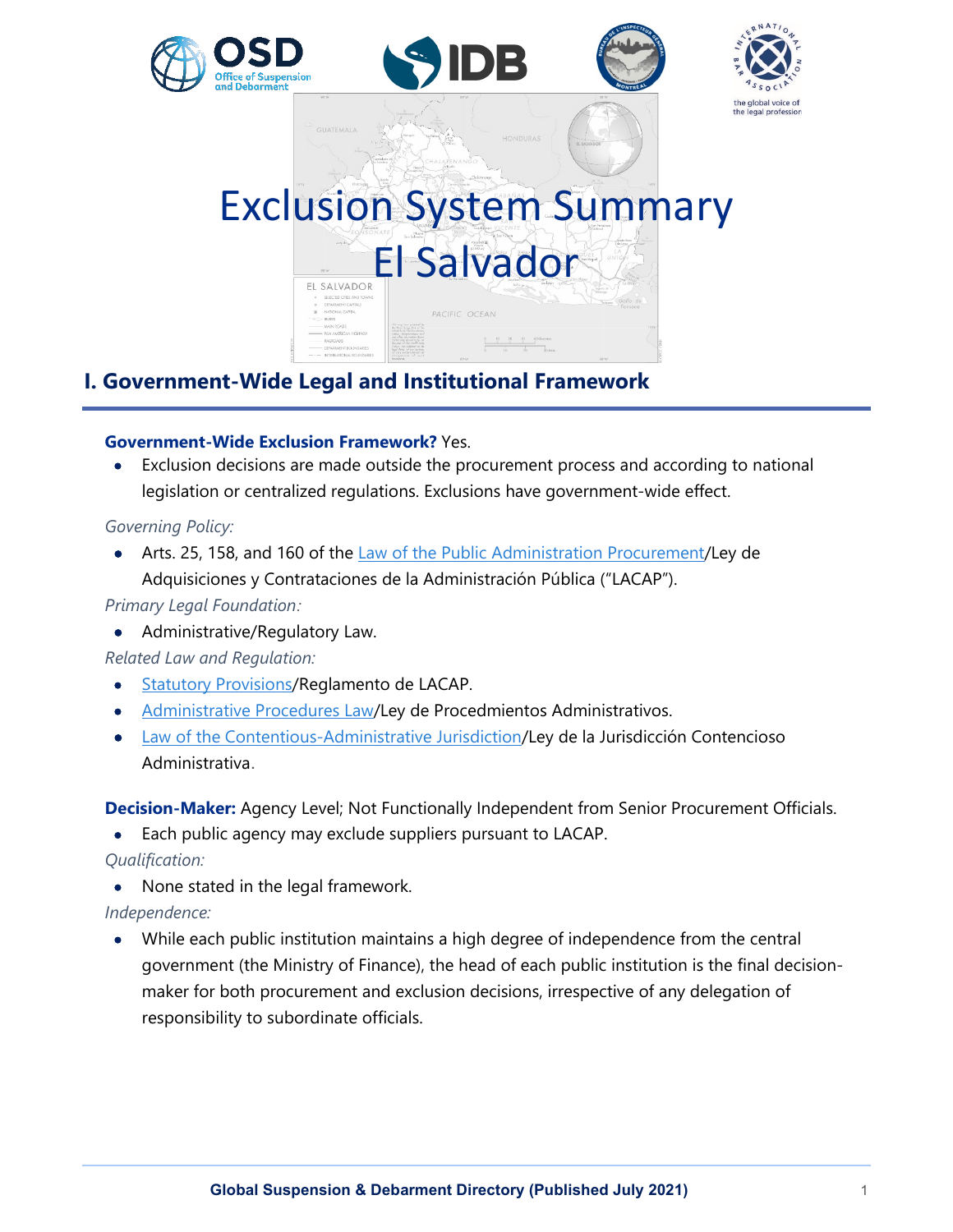# **II. Functioning and Enforcement of the Government-Wide Exclusion System**

#### **General Provisions:**

*Type of Procedures:* Administrative.

*Decision Deadline:* Decision-maker must make a final determination within nine months. *Provisional Exclusions:* None.

#### **Commencement of Proceedings:** Ability to Initiate an Exclusion Proceeding.

- The decision-maker cannot initiate an exclusion proceeding without a prior referral.
- Non-governmental parties can submit complaints and/or evidence to the decision-maker.
	- o *Note*: While LACAP does not explicitly authorize third parties to file complaints or submit evidence, there are also no provisions prohibiting such submissions.

#### **Notice Requirements & Opportunity to be Heard:** Yes & Yes.

*Notice:*

- Suppliers receive notice when the decision-maker decides that grounds exist.
- Notice must contain the grounds for exclusion.
- Decision-maker must make reasoning available to the supplier only, but the exclusion grounds are included in the publicly available exclusion list.

#### *Opportunity to be Heard:*

- Suppliers are entitled to present a defense to the decision-maker and may:
	- o Obtain the evidentiary record;
	- o Make a written submission to the decision-maker;
	- o Request an in-person hearing with the decision-maker;
	- o Call witnesses to an in-person hearing to testify on the supplier's behalf.

#### **Appellate Review of Exclusion Decisions:** Yes.

*Nature and Forum of Review*: Administrative and Judicial (after exhaustion of administrative process).

*Means Available to the Supplier:* As part of appellate review, suppliers may:

- Obtain the evidentiary record.
- Make a written submission to the appellate body.
- Request an in-person hearing with the appellate body.
- Call witnesses to an in-person hearing to testify on the supplier's behalf.

*Duration of Appeal Process:* One to two years.

#### **Legal Representation:**

• A supplier **may** be represented by counsel.

#### **Subsequent Modification of Exclusion Decision:** No.

• A supplier is **not** entitled to any opportunity to seek a modification or early termination of exclusion after it goes into effect.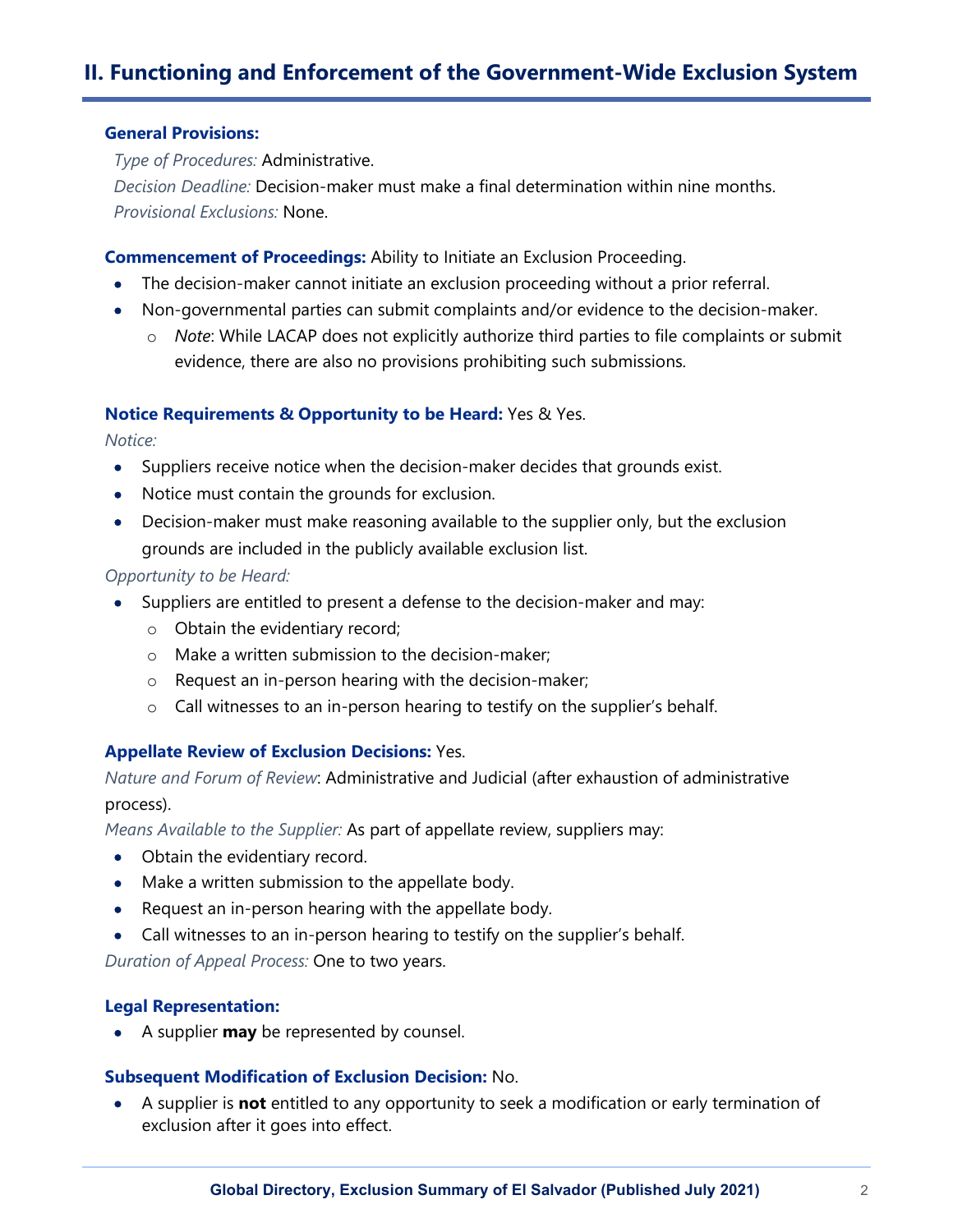# **III. Substantive Grounds for Government-Wide Exclusion:**

#### **Automatic Exclusion:** Yes.

Based on a criminal or civil judgement against the supplier for the following:

- Corruption;
- Fraud;
- Obstruction of an investigation;
- Theft or embezzlement;
- Money laundering;
- Tax-related offenses:
- Labor-related offenses (specifically related to non-payments of social security).

Based on an administrative finding against the supplier for the following:

- Corruption;
- Fraud;
- Collusion and/or infringing competition;
- Poor performance, non-performance, and/or failure to perform on public contracts.

Other automatic exclusion grounds:

- Illegal incorporation by foreign companies;
- Outstanding and due debt to the municipality;
- Insider trading (*i.e.*, illegally obtaining privileged information that grants the supplier a competitive advantage).

**Discretionary Exclusion:** None.

**Exclusion based on Bankruptcy and Cross-Debarment:** Automatic & None.

## **IV. Scope and Effect of Government-Wide Exclusion:**

#### **Types of Excluded Suppliers:**

• Individuals and Corporations.

#### **Scope of Exclusion:**

*Extension to Other Agencies and Organizations:*

- Exclusions prohibit the supplier from contracting with any federal agency.
- Exclusions automatically extend to subnational governments.
- No known countries or international organizations that automatically recognize and apply exclusions from El Salvador.

#### *Effect on Ongoing Contracts:*

- Ongoing contracts are **not** automatically cancelled.
- Subsequent modifications to ongoing contracts are **not** affected by a supplier's exclusion.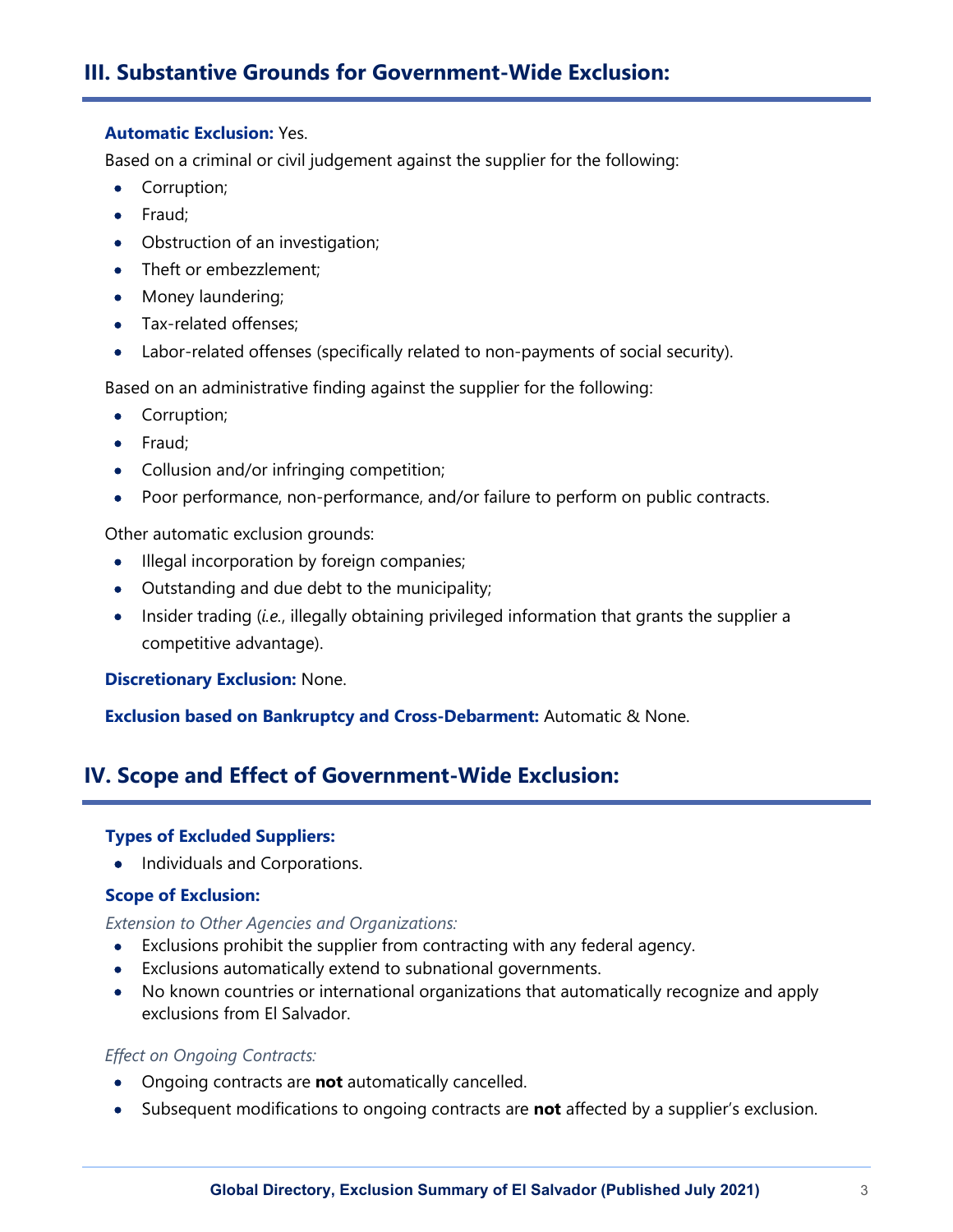## *Effect on Subcontracting:*

• Excluded supplier **cannot** serve as a subcontractor.

## *Effect on Excluded Individuals:*

- Excluded individuals **may** be employed by a corporate supplier in a role that is not directly related to the supplier's ongoing contracts.
- Exclusion **must** extend to companies controlled by the excluded individual.

### *Tailoring Exclusion:*

• No option to tailor the exclusion to certain divisions, operating units, or business lines within a corporate supplier.

## **Effect on Affiliates:**

## *Corporate Affiliates:*

- Exclusion **must** extend to affiliated companies controlled by the supplier and may extend to affiliated companies that control the supplier or are under common control with the supplier.
	- o *Note*: LACAP is not clear as to the scope of an exclusion, which extends to all individuals or companies that have a "control relationship" with the excluded entity. It could be argued that this "control relationship" includes parent companies.
- Affiliated companies **must** be given an opportunity to contest the action.

## *Extension to Affiliated Individuals:*

- Exclusion of a corporate supplier **must** extend to individuals that own or control the supplier and executive officers and **may** extend to managers and employees.
- Affiliated individuals **must** be given an opportunity to contest the action.

## **Duration of Exclusions:**

*Duration Specified in Legal Framework:* Between one and five years.

*Duration Depends on Applicable Exclusion Ground?* Yes.

- One year:
	- o Bid rigging during the procurement process.
- Two years:
	- o Jeopardizing procurement procedures; and
	- o Contract breach or non-performance.
- Three years:
	- o Failing to enter into the contract without any justification; and
	- o Illegally obtaining confidential information to gain an advantage.
- Four years:
	- o Offering or providing gifts to public officials involved in the procurement process; and
	- o Alleging falsely that a contract has been concluded or performed.